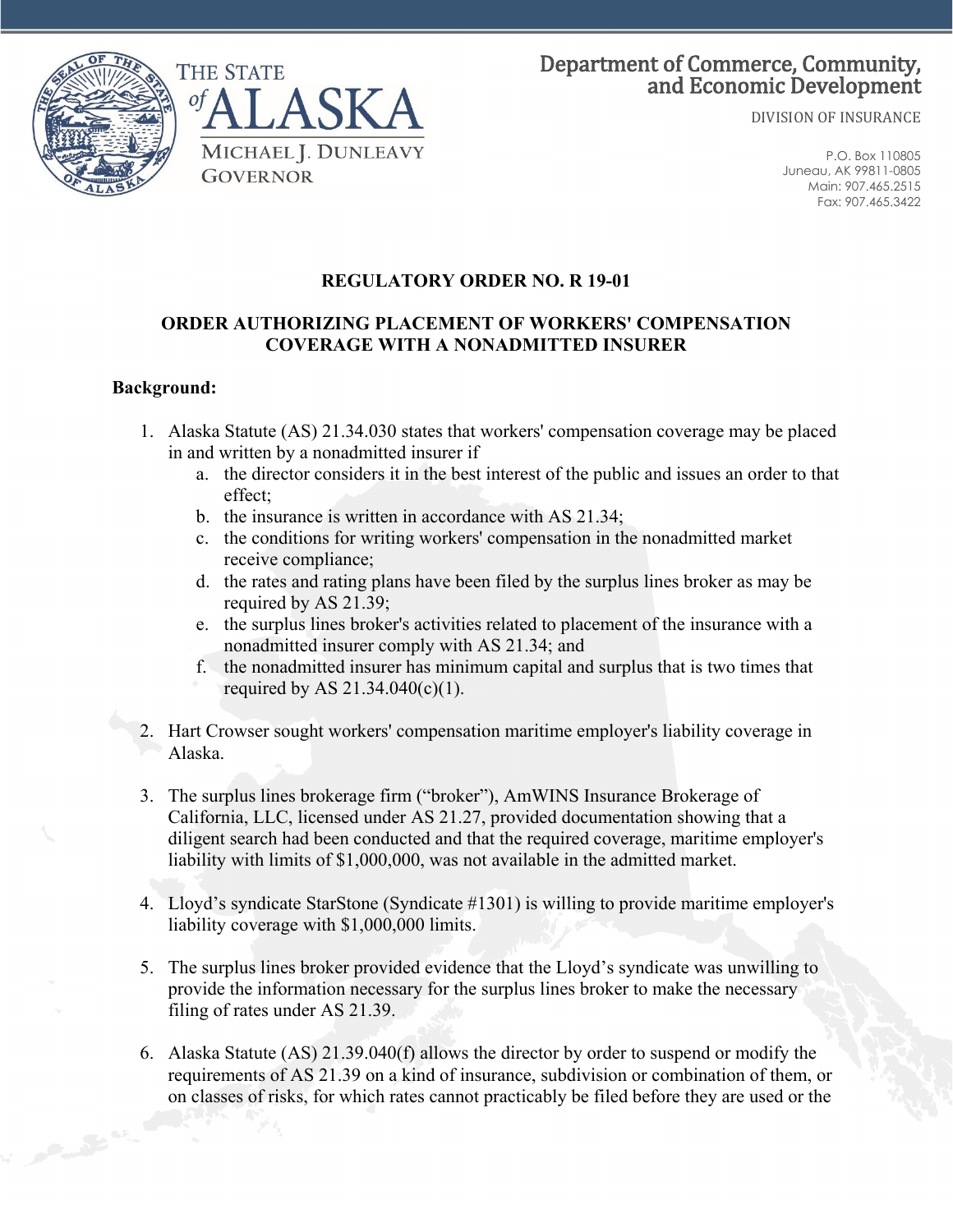filing and approval of which, in the director's opinion, are not desirable or necessary for the protection of the public.

7. Lloyd's syndicate Starstone meets the criteria established by the NAIC concerning shareholders' equity funds, U.S. trust accounts, and character, trustworthiness, and integrity to be listed in the Quarterly Listing of Alien Insurers.

### **The Director of the Division of Insurance finds:**

- A. Workers' compensation insurance, including maritime employer's liability, is best purchased in the admitted market for the protection of the insured employer and their employees, including the availability of protection from the Alaska Insurance Guaranty Association.
- B. The \$100,000 limit available through the assigned risk plan may not provide the employer with adequate coverage for the employer's exposure to potential claims under the maritime employer's coverage.
- C. Rate filing as required under AS 21.39 for Hart Crowser, Inc. to obtain maritime employer's liability coverage is not necessary for the protection of the public. Suspending the rate filing requirement also allows the insured to obtain necessary insurance coverage for itself and its employees.
- D. The Division compared pricing with other stand-alone coverage and the rates for the Lloyd's policy with a \$1,000,000 maritime employer's liability limit do not appear to be excessive, inadequate, or unfairly discriminatory.
- E. AS 21.34.030(d) requires a nonadmitted insurer to have minimum capital and surplus that is two times that required in AS 21.34.040(c)(1). AS 21.34.040(c)(1) requires the insurer to have the minimum unimpaired basic capital and additional surplus equal to that required in its domiciliary jurisdiction or maintain \$15,000,000, whichever is greater. The minimum requirement of the domiciliary jurisdiction applies to the Society of Lloyd's overall, and not at the syndicate level, so the amount "required in its domiciliary jurisdiction" under AS  $21.34.040(c)(1)$  is incapable of being determined.
- F. AS 21.34.040(f) provides that if an insurer has less than the minimum capital and surplus required in (c) of this section, the insurer may satisfy the requirements of this section upon an affirmative finding of acceptability by the director. While Starstone does meet the requirements under AS  $21.34.040(c)(7)$ , the specific requirements Starstone must meet, as established by AS 21.34.030(d), is (two times) that required by AS 21.34.040(c)(1). Since compliance with AS  $21.34.040(c)(1)$  is incapable of being determined, after consideration of Lloyd's syndicate Starstone's quality and management; the equivalent of capital and surplus available to Starstone's policyholders as a result of Lloyd's capital structure and the syndicate's U.S. Trust Fund; and the other factors identified under AS 21.34.040(f), as director, I make an affirmative finding of acceptability of Starstone's minimum capital and surplus under AS  $21.34.040(c)(1)$ .